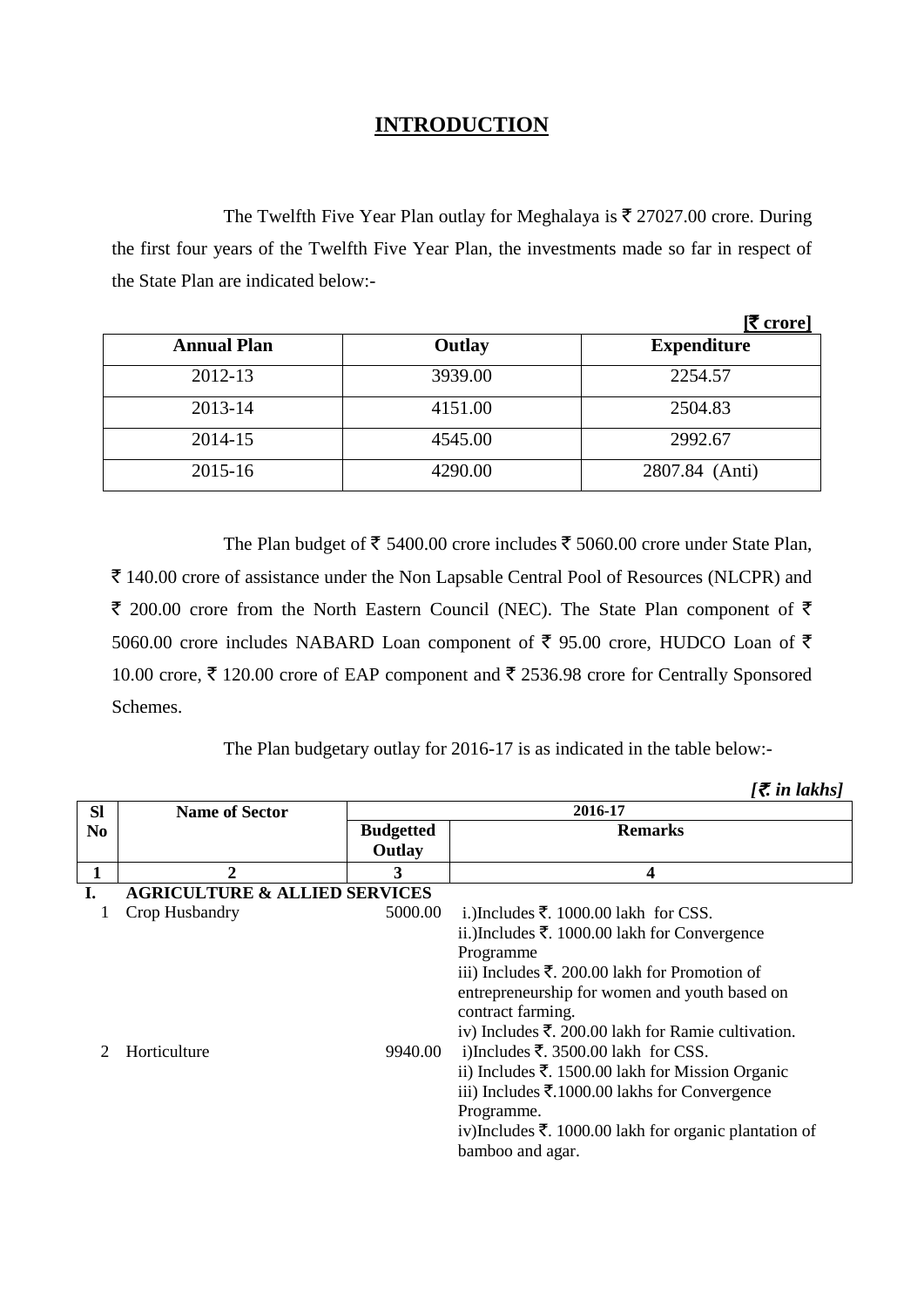| <b>SI</b>         | <b>Name of Sector</b>                               | 2016-17          |                                                                                          |
|-------------------|-----------------------------------------------------|------------------|------------------------------------------------------------------------------------------|
| N <sub>0</sub>    |                                                     | <b>Budgetted</b> | <b>Remarks</b>                                                                           |
|                   |                                                     | Outlay           |                                                                                          |
| $\mathbf{1}$<br>3 | 2<br>Soil & Water Conservation                      | 3<br>15900.00    | 4<br>i) Includes ₹. 900.00 lakh of NABARD Loan.                                          |
|                   |                                                     |                  | iii) Includes $\overline{\xi}$ . 12000.00 lakh for CSS including                         |
|                   |                                                     |                  | PMKSY.                                                                                   |
|                   |                                                     |                  | iii) Includes ₹. 700.00 lakh under Art 275 (I)                                           |
|                   |                                                     |                  | iv) Includes $\overline{\mathfrak{F}}$ .500.00 lakh for Convergence with<br><b>CLEMP</b> |
|                   |                                                     |                  | vi) Includes ₹.500.00 lakh for other Convergence                                         |
|                   |                                                     |                  | Programme                                                                                |
| 4                 | Animal Husbandry                                    | 4700.00          | i) Includes ₹. 700.00 lakh of NABARD Loan                                                |
|                   |                                                     |                  | ii) Includes ₹. 1500.00 lakh for CSS.                                                    |
|                   |                                                     |                  | iii) Includes $\overline{\mathbf{z}}$ .800.00 lakh for Convergence Programme             |
| 5                 | Dairy Development                                   | 600.00           | i.) Includes ₹. 100.00 lakh for CSS                                                      |
|                   |                                                     |                  | ii.) Includes $\bar{\mathbf{z}}$ .100.00 lakh for Convergence Programme                  |
|                   |                                                     |                  | iii) Includes $\overline{\xi}$ . 200.00 lakhs for Special Diary Dev.                     |
|                   |                                                     |                  | Initiative                                                                               |
| 6                 | Fisheries                                           | 4000.00          | i.) Includes $\overline{\xi}$ . 1500.00 lakh for CSS.                                    |
|                   |                                                     |                  | ii.) Includes 1200.00 lakh for Convergence Programme                                     |
| 7                 | Food, Storage & Warehousing                         | 100.00           | Includes ₹. 20.00 lakh for CSS                                                           |
| 8                 | Agricultural Research &                             | 200.00           | Includes $\overline{\mathbf{z}}$ .100.00 lakh for CSS.                                   |
|                   | Education                                           |                  |                                                                                          |
| 9                 | <b>Agricultural Financial</b><br>Institutions       | 25.00            |                                                                                          |
| 10                | Marketing & Quality Control                         | 1750.00          | Includes ₹.900.00 lakh for CSS                                                           |
| 11                | Co-operation                                        | 2625.00          | i) Includes ₹. 100.00 lakhs under Art 275 (I)                                            |
|                   |                                                     |                  | ii) Includes ₹. 1000.00 lakh for Convergence based                                       |
|                   |                                                     |                  | programmes.                                                                              |
|                   |                                                     |                  | iii.) Includes $\bar{\mathbf{\xi}}$ .500.00 for training and capacity building           |
| 12                | R.K.V.Y.                                            | 11000.00         | Includes ₹. 10000.00 lakh for Central Share of CSS                                       |
|                   | Total - $(I)$                                       | 55840.00         |                                                                                          |
|                   | <b>II. RURAL DEVELOPMENT</b>                        |                  |                                                                                          |
| 1                 | Swarnjayanti Gram Swarozgar<br>Yojana (SGSY)/ MSRLS | 55.00            | Includes ₹. 50.00 lakhs for CSS.                                                         |
| 2                 | Integrated Wasteland Dev.                           | 1100.00          | <b>CSS</b>                                                                               |
| 3                 | Project<br>Indira Awass Yojana (IAY)                | 6600.00          | Includes ₹. 5940.00 lakh for Central Share of CSS                                        |
| 4                 | <b>Land Reforms</b>                                 | 200.00           |                                                                                          |
| 5                 | <b>Community Development</b>                        | 1500.00          | i) Includes ₹. 100.00 lakhs of Grants under Art. 275(1).                                 |
|                   |                                                     |                  | ii) Includes ₹. 300.00 lakhs for CSS.                                                    |
|                   |                                                     |                  | iii) Includes $\overline{\xi}$ . 100.00 lakh for the State Rural                         |
|                   |                                                     |                  | Infrastructure Development Initiative.                                                   |
|                   |                                                     |                  |                                                                                          |
| 6                 | Research & Training in Rural<br>Development (SIRD)  | 250.00           | Includes $\overline{\xi}$ . 200.00 lakhs for CSS.                                        |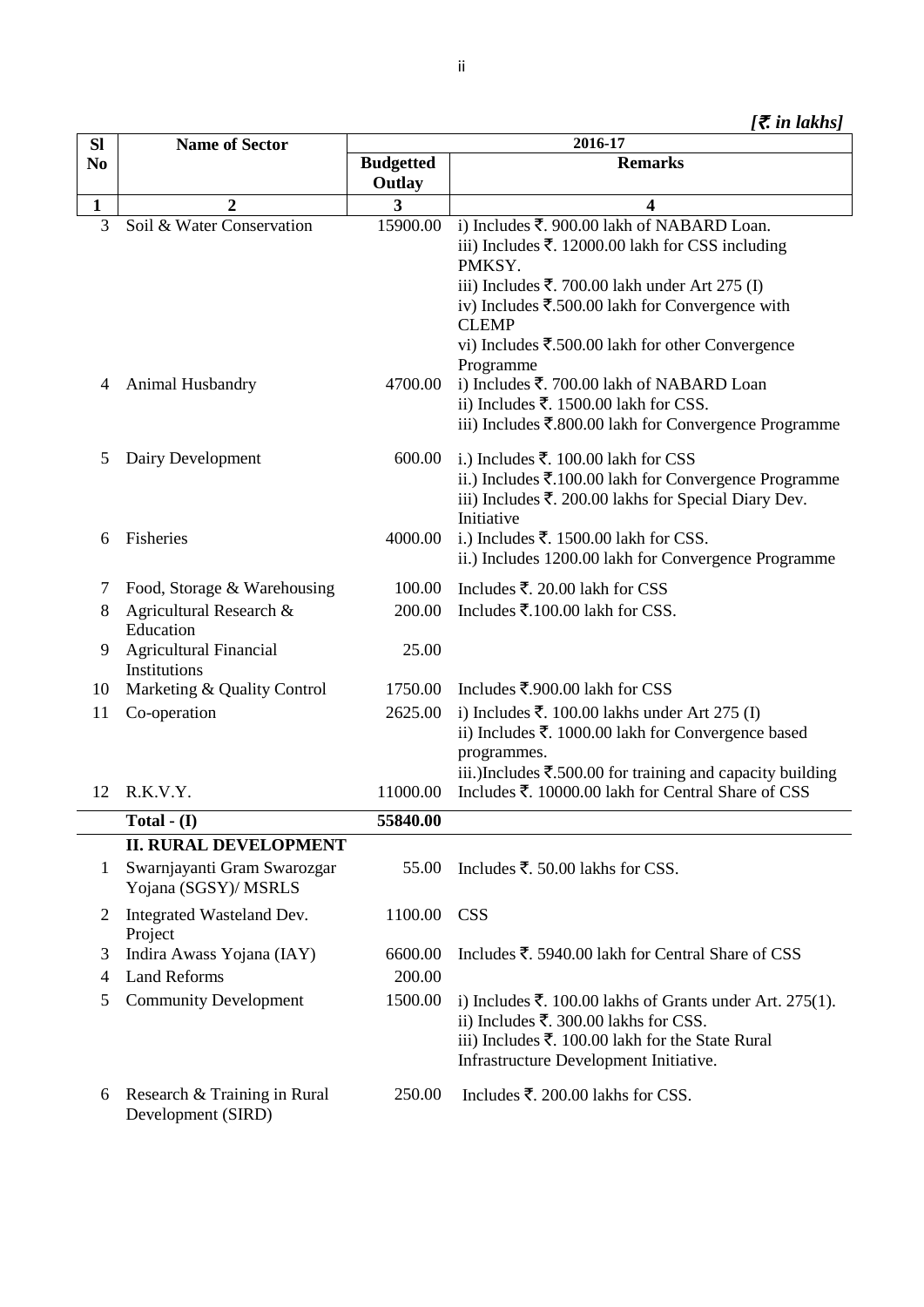| <b>SI</b>      | <b>Name of Sector</b>                                 | 2016-17          |                                                                                                                                                                                          |  |
|----------------|-------------------------------------------------------|------------------|------------------------------------------------------------------------------------------------------------------------------------------------------------------------------------------|--|
| N <sub>0</sub> |                                                       | <b>Budgetted</b> | <b>Remarks</b>                                                                                                                                                                           |  |
|                |                                                       | Outlay           |                                                                                                                                                                                          |  |
| $\mathbf{1}$   | $\overline{2}$                                        | 3                | $\overline{\mathbf{4}}$                                                                                                                                                                  |  |
| $\overline{7}$ | National Social Assistance<br>Programme (NSAP)        | 3300.00          | i) Includes ₹. 2970.00 lakhs (excluding Annapurna) of<br><b>Central Share</b><br>ii) Includes ₹. 330.00 lakhs of State Share.                                                            |  |
| 8              | <b>Special Rural Works</b>                            | 11900.00         | Worked out as follows :-                                                                                                                                                                 |  |
|                | Programmes                                            |                  | (i) Special Rural Works Programme :-                                                                                                                                                     |  |
|                |                                                       |                  | 53 Rural Constituencies $@ \t3$ . 200 lakhs<br>10600.00<br>per constituency                                                                                                              |  |
|                |                                                       |                  | 3 Semi-Rural Constituencies @ ₹. 100.00<br>300.00<br>lakhs per constituency                                                                                                              |  |
|                |                                                       |                  | <b>Total</b><br>10900.00                                                                                                                                                                 |  |
|                |                                                       |                  | (ii) Includes $\bar{\xi}$ 800.00 lakhs for Chief Minister's Special<br>Rural Development Fund.                                                                                           |  |
|                |                                                       |                  | (iii) Includes ₹. 200.00 lakhs for development of<br>infrastructure for new C&RD Blocks                                                                                                  |  |
| 9              | National Rural Employment<br>Guarantee Scheme (NREGS) | 55000.00         | Includes ₹. 49500.00 lakh of Central Share and ₹.<br>5500.00 lakh of State Share.                                                                                                        |  |
| 10             | <b>Construction of Rural Roads</b><br>Programme       | 280.00           |                                                                                                                                                                                          |  |
| 11             | <b>National Rural Livelihood</b><br>Mission           | 2300.00          | i)Includes ₹. 1980.00 lakh of Central Share and ₹.<br>220.00 lakh of State Share<br>ii) Inculdes $\bar{\tau}$ . 100.00 lakh for Entrepreneurship<br>mobilization and facilitation centre |  |
|                | <b>TOTAL - II</b>                                     | 82485.00         |                                                                                                                                                                                          |  |
| III.           | <b>SPECIAL AREA PROGRAMME</b>                         |                  |                                                                                                                                                                                          |  |
|                | Border Area Development                               | 3350.00          | Includes $\bar{\tau}$ , 2500.00 lakh for BADP                                                                                                                                            |  |

| 3350.00<br>TOTAL - III |  |
|------------------------|--|

## **IV. WATER RESOURCES, IRRIGATION & FLOOD CONTROL**

|   | <b>Integrated Water Resource</b><br>Management | 1200.00  | i) Includes $\bar{\mathbf{z}}$ . 1000.00 lakhs of EAP for Small<br>Multipurpose Reservoirs, of which ₹. 100.00 lakhs is<br>the State Share.<br>ii) Includes $\bar{\xi}$ . 100.00 lakh for Water Plus Initiatives |
|---|------------------------------------------------|----------|------------------------------------------------------------------------------------------------------------------------------------------------------------------------------------------------------------------|
|   | Major & Medium Irrigation                      | 100.00   |                                                                                                                                                                                                                  |
| 3 | Minor Irrigation                               | 11200.00 | i) Includes ₹.8000.00 lakhs under PMKSY<br>ii) Include $\overline{\xi}$ . 700.00 lakhs of NABARD Loan.                                                                                                           |
|   | Command Area Development                       | 200.00   | Includes $\overline{\xi}$ .195.00 lakh for CSS.                                                                                                                                                                  |
|   | Flood Control                                  | 720.00   | i)Includes $\bar{\xi}$ . 400.00 lakh for CSS (to be budgetted by<br><b>Water Resources</b> )<br>ii) Includes ₹. 180.00 lakhs under PWD                                                                           |

iii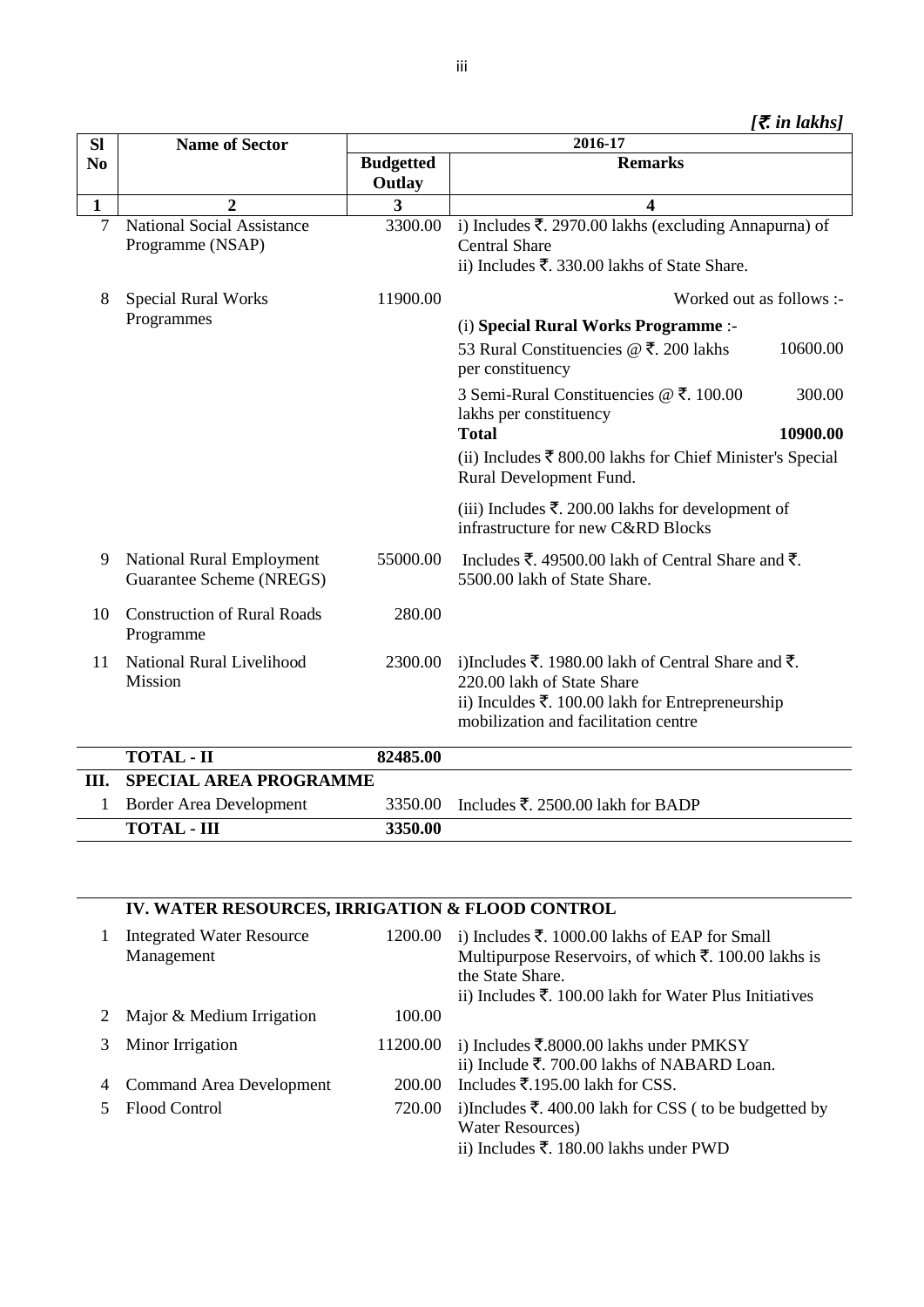|  | [₹ in lakhs] |
|--|--------------|
|  |              |
|  |              |

| <b>Sl</b>      | <b>Name of Sector</b>                            | 2016-17                    |                                                                                                           |          |
|----------------|--------------------------------------------------|----------------------------|-----------------------------------------------------------------------------------------------------------|----------|
| N <sub>0</sub> |                                                  | <b>Budgetted</b><br>Outlay | <b>Remarks</b>                                                                                            |          |
| 1              | $\boldsymbol{2}$                                 | 3                          | 4                                                                                                         |          |
| 6              | Repair, Renovation &                             | 3500.00                    | <b>PMKSY</b>                                                                                              |          |
|                | Restoration of water bodies                      |                            | Includes ₹.3000.00 lakhs under Soil & Water                                                               |          |
|                |                                                  |                            | Conservation Department and $\overline{\xi}$ . 500.00 lakhs under                                         |          |
|                |                                                  |                            | Water Resources Department.                                                                               |          |
|                | <b>TOTAL - IV</b>                                | 16920.00                   |                                                                                                           |          |
|                | <b>V. ENERGY</b>                                 |                            |                                                                                                           |          |
| 1              | Power                                            | 14000.00                   | i) Includes $\overline{\xi}$ . 2000.00 lakh of NABARD Loan<br>ii) Includes ₹. 5000.00 lakh for CSS        |          |
| 2              | Non-conventional Sources of<br>Energy            | 825.00                     | Includes ₹. 500.00 lakhs for CSS                                                                          |          |
| 3              | <b>Integrated Rural Energy</b><br>Programme      | 400.00                     | Includes $\overline{\xi}$ . 200.00 lakhs for CSS                                                          |          |
| 4              | Village electrification (MNES<br>special Scheme) | 645.00                     | Includes ₹. 580.00 lakh for CSS                                                                           |          |
|                | <b>TOTAL - V</b>                                 | 15870.00                   |                                                                                                           |          |
|                | VI. INDUSTRY & MINERALS                          |                            |                                                                                                           |          |
| 1              | Village & Small Industries                       | 1900.00                    | i)Includes ₹. 700.00 lakh for CSS<br>ii) Includes ₹. 100.00 lakh under Art 275 (I)                        |          |
| 2              | Sericulture & Weaving                            | 1830.00                    | i)Includes ₹. 1390.00 lakh for CSS<br>ii) Includes ₹. 400.00 lakh under Art 275 (I)                       |          |
| 3              | Industries (Other than $V & S$ I)                | 1520.00                    | Includes ₹ 1000.00 lakh for CSS                                                                           |          |
| 4              | Minerals                                         | 320.00                     |                                                                                                           |          |
|                | <b>TOTAL - VI</b>                                | 5570.00                    |                                                                                                           |          |
|                | <b>VII. TRANSPORT</b>                            |                            |                                                                                                           |          |
| 1              | Roads & Bridges                                  | 47000.00                   | Includes:-                                                                                                |          |
|                |                                                  |                            | i) NABARD Loan under RIDF                                                                                 | 3800.00  |
|                |                                                  |                            | ii) C.A. for Roads & Bridges                                                                              | 1500.00  |
|                |                                                  |                            | iii) HUDCO Loan                                                                                           | 0.00     |
|                |                                                  |                            | iv) North Eastern States Roads<br>Investment Program EAP - ADB, of                                        | 2500.00  |
|                |                                                  |                            | which $\bar{\xi}$ . 250.00 lakhs is the State Share.                                                      |          |
|                |                                                  |                            | v) PMGSY                                                                                                  | 11000.00 |
|                |                                                  |                            | vi) Last mile connectivity                                                                                | 1000.00  |
| $\overline{2}$ | Road Transport                                   | 280.00                     |                                                                                                           |          |
| 3              | <b>Other Transport Services</b>                  | 3155.00                    | Includes funds for additional land acquisition for Umroi<br>Airport and development of Inland Water ways. |          |
|                | <b>TOTAL - VII</b>                               | 50435.00                   |                                                                                                           |          |
|                | VIII. SCIENCE, TECHNOLOGY & ENVIRONMENT          |                            |                                                                                                           |          |

| 1 Scientific Research (inclg. | 300.00 |
|-------------------------------|--------|
| S&T<br>2 Bio Technology       | 75.00  |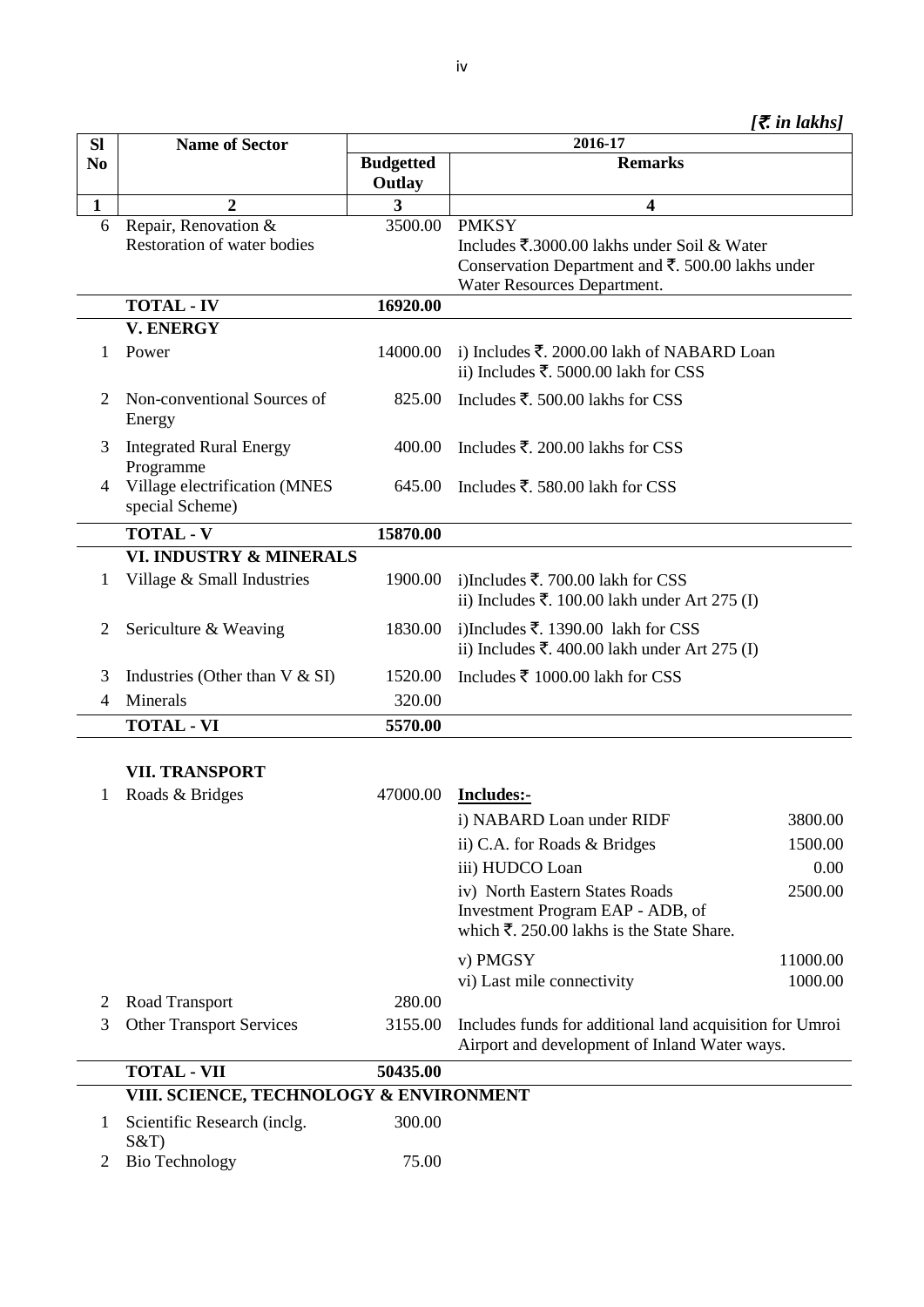| <b>SI</b>        | <b>Name of Sector</b>                                                                                   | 2016-17                    |                                                                                                                                           |
|------------------|---------------------------------------------------------------------------------------------------------|----------------------------|-------------------------------------------------------------------------------------------------------------------------------------------|
| N <sub>0</sub>   |                                                                                                         | <b>Budgetted</b><br>Outlay | <b>Remarks</b>                                                                                                                            |
| $\mathbf{1}$     | $\overline{2}$                                                                                          | 3                          | $\overline{\mathbf{4}}$                                                                                                                   |
| 3                | GIS/ Geo Spatial Technology                                                                             | 100.00                     | To be budgetted by I.T. Department.                                                                                                       |
| 4                | <b>Information Technology</b>                                                                           | 1600.00                    | Includes ₹. 640.00 lakh for CSS                                                                                                           |
| 5                | Ecology & Environment                                                                                   | 100.00                     |                                                                                                                                           |
| 6                | Forestry & Wildlife                                                                                     | 4800.00                    | Includes ₹. 2000.00 lakh for CSS                                                                                                          |
|                  | <b>TOTAL - VIII</b>                                                                                     | 6975.00                    |                                                                                                                                           |
|                  | IX. GENERAL ECONOMIC SERVICES                                                                           |                            |                                                                                                                                           |
| 1                | Secretariat Economic Services                                                                           | 2600.00                    | Includes:-                                                                                                                                |
|                  |                                                                                                         |                            | i) Studies/ Consultancy Services<br>800.00<br>ii) Capacity Building<br>500.00                                                             |
| $\overline{2}$   | Survey & Statistics                                                                                     | 85.00                      |                                                                                                                                           |
| 3                | <b>Voluntary Action Fund</b>                                                                            | 400.00                     |                                                                                                                                           |
| 4                | Integrated Basin & Livelihood<br>Dev. Programme - Programme<br>Management (including<br>District Units) | 730.00                     |                                                                                                                                           |
| 5                | <b>Sustainable Development</b><br><b>Convergence Initiative</b>                                         |                            |                                                                                                                                           |
| a)               | Meghalaya Livelihood &<br><b>Access to Market Projects</b><br>(Megha - LAMP)                            | 1610.00                    | Includes ₹. 1500.00 lakh of Central Assistance                                                                                            |
| b)               | Livelihood Missions and<br>Private sector development                                                   | 3000.00                    | Includes ₹. 1000.00 lakhs for eco tourism, photography<br>and heritage based tourism                                                      |
| $\mathbf{c})$    | Institute of Entrepreneurship                                                                           | 300.00                     | Includes ₹. 100.00 lakh for language skills and<br>entrepreneurship development, Includes ₹. 100.00 lakh<br>for Photography and Filmaking |
| d)               | Institute of Governance                                                                                 | 100.00                     |                                                                                                                                           |
| e)               | Trade promotion/ Market<br>access                                                                       | 200.00                     |                                                                                                                                           |
| f)               | Financial Inclusion Initiative<br>for the rural poor and SF/MF                                          | 500.00                     |                                                                                                                                           |
| g)               | Meghalaya State Employment<br><b>Promotion Council</b>                                                  | 100.00                     |                                                                                                                                           |
| h)               | Cross cutting infrastructure for<br>missions                                                            | 100.00                     |                                                                                                                                           |
| $\mathbf{i}$     | Eco system services including<br>Community led eco-system<br><b>Management Project</b>                  | 1100.00                    | EAP component. Includes ₹. 100.00 lakhs of State<br>Share.                                                                                |
| j)               | Community/Livelihood<br>Forestry Project.                                                               | 1100.00                    | EAP component. Includes ₹. 100.00 lakhs of State<br>Share.                                                                                |
| $\bf k)$         | <b>Supporting Human Capital</b>                                                                         | 4400.00                    | EAP component. Includes ₹. 400.00 lakhs of State<br>Share.                                                                                |
| $\left( \right)$ | Corpus fund for Convergence                                                                             | 8700.00                    |                                                                                                                                           |
| m)               | Corpus Fund for CSS                                                                                     | 2500.00                    |                                                                                                                                           |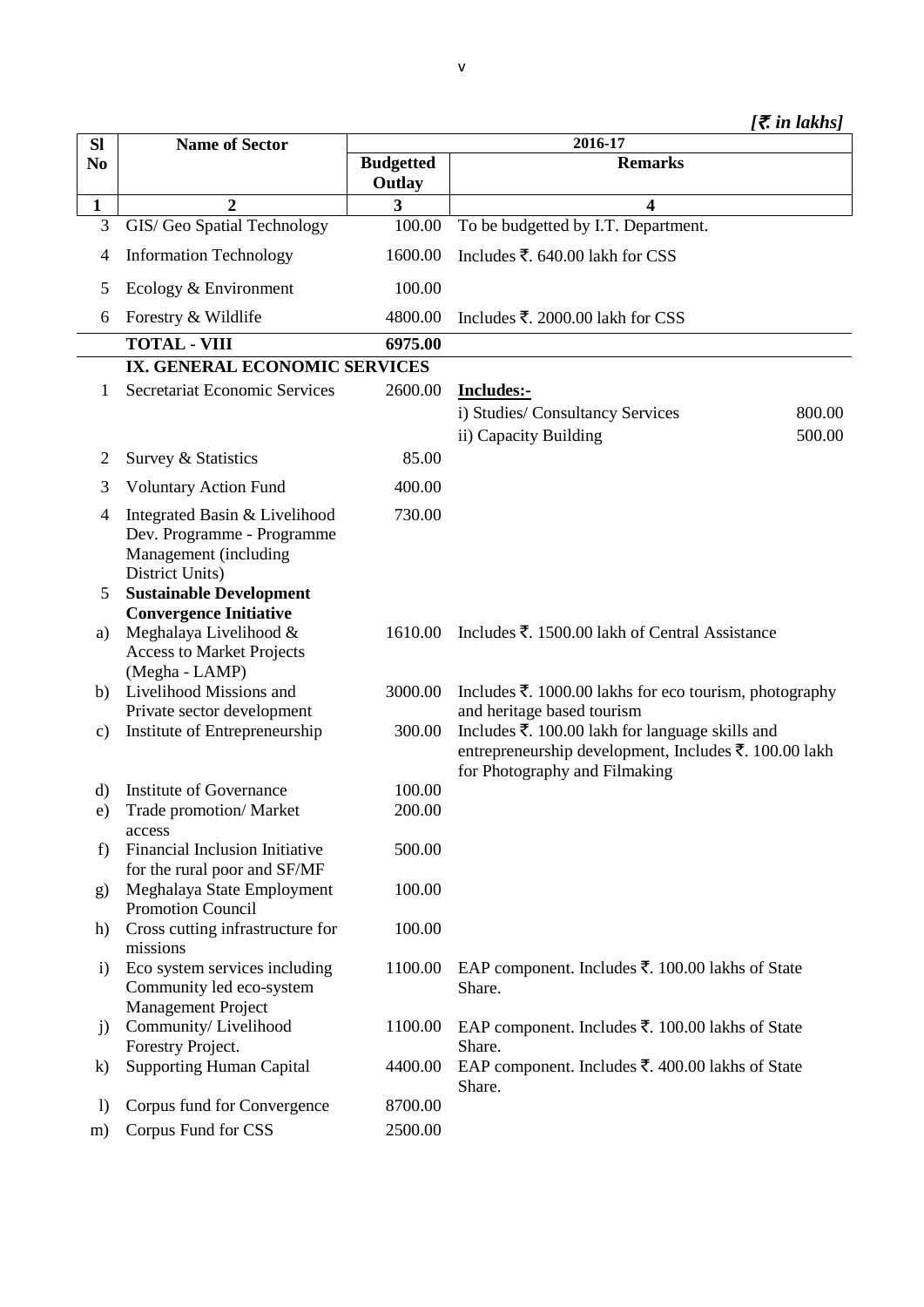|  |  | [₹ in lakhs] |  |
|--|--|--------------|--|
|--|--|--------------|--|

| SI             | <b>Name of Sector</b>                                                                                                                                                                   | 2016-17          |                                                                                                                                                                                                                                                    |  |
|----------------|-----------------------------------------------------------------------------------------------------------------------------------------------------------------------------------------|------------------|----------------------------------------------------------------------------------------------------------------------------------------------------------------------------------------------------------------------------------------------------|--|
| N <sub>0</sub> |                                                                                                                                                                                         | <b>Budgetted</b> | <b>Remarks</b>                                                                                                                                                                                                                                     |  |
|                |                                                                                                                                                                                         | Outlay           |                                                                                                                                                                                                                                                    |  |
| $\mathbf{1}$   | $\overline{2}$                                                                                                                                                                          | 3                | 4                                                                                                                                                                                                                                                  |  |
| n)             | Green Economy/ Mission<br>Green                                                                                                                                                         | 2500.00          | i) Includes funds for Green energy and for Clean &<br>Green Campaign/Eco - Heritage -Cultural Tourism.<br>ii) Includes $\overline{\xi}$ . 200.00 lakhs for Youth for Green<br>Initiatives.                                                         |  |
| $\circ$ )      | Housing infrastructure for<br>livelihoods (homestays,<br>weaving sheds, cow and<br>piggery sheds etc)                                                                                   | 1000.00          | Include ₹. 1000.00 lakh for HUDCO Loan                                                                                                                                                                                                             |  |
| p)             | Institute for Community<br>Mobilision & Experimentation                                                                                                                                 | 115.00           |                                                                                                                                                                                                                                                    |  |
| q)             | Meghalaya Women's<br><b>Empowerment Programme</b><br>through social mobilisation,<br>financial Inclusion &<br>Entreprenuership                                                          | 3500.00          | Implemented in convergence with NRLM & MEGHA<br><b>LAMP-IVCS</b>                                                                                                                                                                                   |  |
| r)             | Seed capital to set up<br>Meghalaya Women's Bank to<br>lend through SHG Federations                                                                                                     | 1000.00          |                                                                                                                                                                                                                                                    |  |
| s)             | Most liveable village/Towns/<br>Cities programme.<br><b>Others</b>                                                                                                                      | 3500.00          |                                                                                                                                                                                                                                                    |  |
| 6              | Tourism                                                                                                                                                                                 | 3560.00          | i) Includes ₹. 300.00 lakhs for CSS.<br>ii) Includes ₹. 500.00 lakhs for Facilitation Centres<br>iii) Includes ₹. 300.00 lakh under Art. 275 (I)<br>iv) Includes $\bar{\tau}$ 1000.00 lakhs for major works for<br>Facilitation Centres under PWD. |  |
| 7              | <b>Infrastructure Development</b>                                                                                                                                                       | 700.00           | i) Includes $\bar{\tau}$ . 400.00 lakh for last mile connectivity and<br><b>Integrated Transport Sector Development</b><br>ii) ₹. 300.00 lakh for gap funding, co-ordination and<br>convergence                                                    |  |
|                | (a) High speed data network<br>through Optical fibre netwrok<br>to reach out to all 39 blocks to<br>improve the quality of<br>education & promotion of<br>enterprises based on internet | 3685.00          |                                                                                                                                                                                                                                                    |  |
| (b)            | Infrastructure services                                                                                                                                                                 | 100.00           |                                                                                                                                                                                                                                                    |  |
| 8              | Civil Supplies                                                                                                                                                                          | 8500.00          | i)Includes $\bar{\xi}$ 100.00 lakhs for Annapurna Scheme<br>ii) Includes ₹. 6275.00 lakh for other CSS                                                                                                                                             |  |
| 9              | Aid to District Councils                                                                                                                                                                | 10000.00         | Grant-in-aid under Art. $275(1)$ for the purpose of the<br>welfare & development of ST                                                                                                                                                             |  |
| 10             | Weights & Measures                                                                                                                                                                      | 70.00            |                                                                                                                                                                                                                                                    |  |
|                | <b>TOTAL - IX</b>                                                                                                                                                                       | 65755.00         |                                                                                                                                                                                                                                                    |  |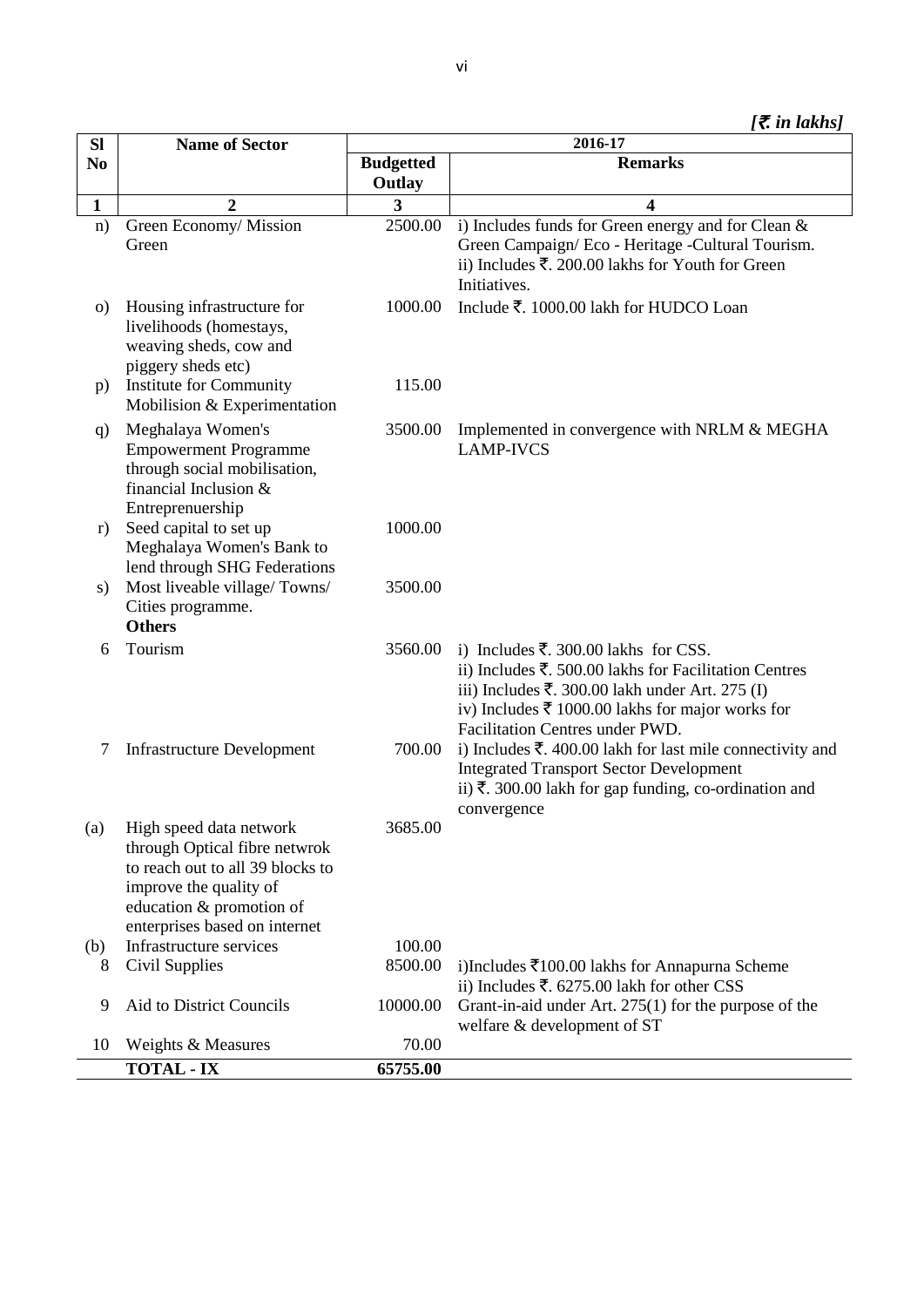*[*`*. in lakhs]*

| <b>SI</b>      | <b>Name of Sector</b>        |                            | 2016-17                                                                                                                                                                                                                                                                                                                                                            |
|----------------|------------------------------|----------------------------|--------------------------------------------------------------------------------------------------------------------------------------------------------------------------------------------------------------------------------------------------------------------------------------------------------------------------------------------------------------------|
| N <sub>0</sub> |                              | <b>Budgetted</b><br>Outlay | <b>Remarks</b>                                                                                                                                                                                                                                                                                                                                                     |
| 1              | 2                            | 3                          | $\overline{\mathbf{4}}$                                                                                                                                                                                                                                                                                                                                            |
|                | <b>X. SOCIAL SERVICES</b>    |                            |                                                                                                                                                                                                                                                                                                                                                                    |
| 1              | <b>General Education</b>     | 65700.00                   | i)Includes ₹. 43600.00 lakh for CSS<br>ii) Includes ₹. 300.00 lakh for Residential School<br>iii) Includes $\bar{\xi}$ . 300.00 lakh for International School<br>iv) Includes ₹. 100.00 lakhs for base line survey, etc. for<br>Upgradation of Govt. L.P. Schools.<br>v) Includes ₹. 500.00 lakhs for improvement of quality<br>of education in Govt. schools.     |
| 2              | <b>Technical Education</b>   | 2000.00                    | Includes ₹. 1800.00 lakh for CSS                                                                                                                                                                                                                                                                                                                                   |
| 3              | Sports & Youth Services      | 4090.00                    | i) Includes ₹. 990.00 lakh for CSS                                                                                                                                                                                                                                                                                                                                 |
|                |                              |                            | ii) Includes ₹. 150.00 lakhs for Coaching &<br>Scholarships to sports persons<br>iii) Includes $\overline{\xi}$ . 450.00 lakhs for Football Mission.                                                                                                                                                                                                               |
| 4              | Art & Culture                | 1300.00                    | i)Includes ₹. 100.00 lakh for CSS                                                                                                                                                                                                                                                                                                                                  |
|                |                              |                            | ii) Includes ₹. 100.00 lakh under Art 275 (I).                                                                                                                                                                                                                                                                                                                     |
|                |                              |                            | iii) Includes $\overline{\xi}$ . 50.00 lakhs for Infrastructure for Light                                                                                                                                                                                                                                                                                          |
|                |                              |                            | & Sound Shows.                                                                                                                                                                                                                                                                                                                                                     |
|                |                              |                            | iv) Includes ₹. 100.00 lakhs for Enterprise based on Art,                                                                                                                                                                                                                                                                                                          |
|                |                              |                            | Culture & Heritage.                                                                                                                                                                                                                                                                                                                                                |
|                | <b>Sub-Total (Education)</b> | 73090.00                   |                                                                                                                                                                                                                                                                                                                                                                    |
| 5              | Medical & Public Health      | 47000.00                   | i) Includes ₹. 20000.00 lakh for CSS<br>ii) Includes ₹.1000.00 lakh for Food Safety<br>iii) Includes $\bar{\tau}$ 300.00 lakh for critical illness<br>iv) Includes ₹. 1000.00 lakhs for Low-cost & Rapid<br>Diagnotic Services in remote rural areas through Health<br>Slates under Convergence (technological innovation of<br>Public Health Foundation of India) |
| 6              | Water Supply & Sanitation    | 25300.00                   | Includes:-                                                                                                                                                                                                                                                                                                                                                         |
|                |                              |                            | 2400.00<br>i) NABARD Loan<br>ii)CSS<br>7500.00                                                                                                                                                                                                                                                                                                                     |
| 7              | i) Housing                   | 2200.00                    |                                                                                                                                                                                                                                                                                                                                                                    |
|                | ii) Police Housing           | 1250.00                    | Includes ₹. 500.00 lakh for housing facility for                                                                                                                                                                                                                                                                                                                   |
| 8              | <b>Urban Development</b>     | 10730.00                   | Samanda<br>i) Includes ₹. 550.00 lakhs for S.U.W.P. as below :-                                                                                                                                                                                                                                                                                                    |
|                |                              |                            |                                                                                                                                                                                                                                                                                                                                                                    |
|                |                              |                            | 4 Urban Constituencies @ ₹. 200.00 lakhs<br>800.00                                                                                                                                                                                                                                                                                                                 |
|                |                              |                            | per constituency<br>3 Semi-Urban constituencies @ ₹, 100<br>300.00                                                                                                                                                                                                                                                                                                 |
|                |                              |                            | lakhs per constituency                                                                                                                                                                                                                                                                                                                                             |
|                |                              |                            | <b>Total</b><br>1100.00                                                                                                                                                                                                                                                                                                                                            |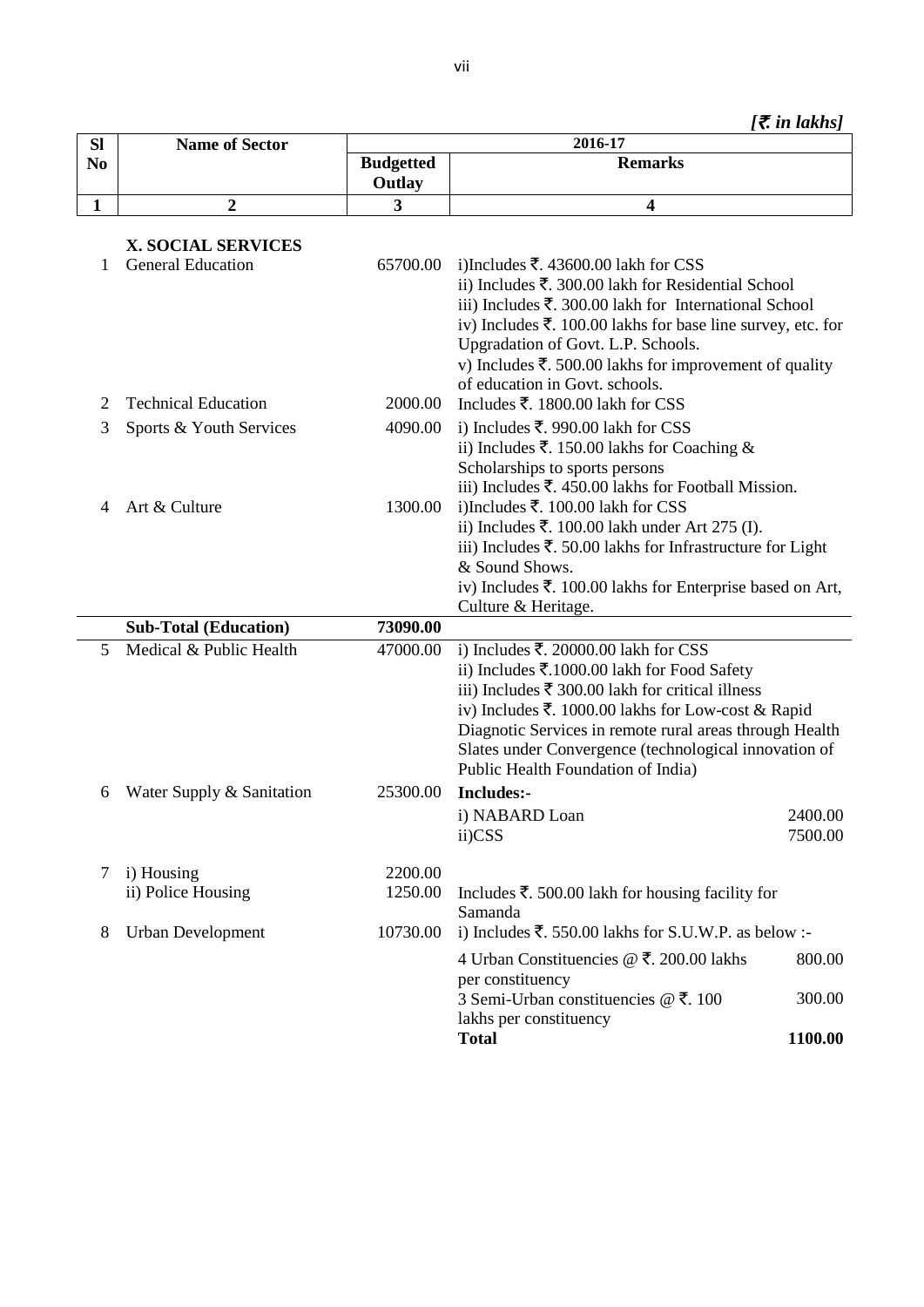|  |  |  | $\bar{\tau}$ in lakhs] |
|--|--|--|------------------------|
|--|--|--|------------------------|

| <b>SI</b>      | <b>Name of Sector</b>                                 |                            | 2016-17                                                                                                                                                                                                                                                                                                                                                                                                                                                                 |
|----------------|-------------------------------------------------------|----------------------------|-------------------------------------------------------------------------------------------------------------------------------------------------------------------------------------------------------------------------------------------------------------------------------------------------------------------------------------------------------------------------------------------------------------------------------------------------------------------------|
| N <sub>0</sub> |                                                       | <b>Budgetted</b><br>Outlay | <b>Remarks</b>                                                                                                                                                                                                                                                                                                                                                                                                                                                          |
| $\mathbf{1}$   | $\boldsymbol{2}$                                      | 3                          | 4                                                                                                                                                                                                                                                                                                                                                                                                                                                                       |
|                |                                                       |                            | ii) Includes ₹. 400.00 lakhs for Chief Minister's Special<br>Urban Development Fund.<br>iii) Includes $\bar{\xi}$ 1375.00 lakhs for the North East Capital<br>Cities Dev. Investment Programme, of which ₹. 125.00<br>lakhs is the State Share.<br>iv) Includes ₹. 500.00 lakhs for improvement of basic<br>amenities in urban areas.<br>v) Includes ₹. 5000.00 lakhs for CSS<br>vi) Includes $\overline{\mathfrak{F}}$ . 300.00 lakhs for the Shillong City<br>Square. |
| 9              | Information & Publicity                               | 570.00                     |                                                                                                                                                                                                                                                                                                                                                                                                                                                                         |
| 10             | Welfare of SCs, STs & OBCs                            | 30.00                      |                                                                                                                                                                                                                                                                                                                                                                                                                                                                         |
| 11             | Labour & Employment :-                                |                            |                                                                                                                                                                                                                                                                                                                                                                                                                                                                         |
|                | a) Labour & Labour Welfare                            | 250.00                     |                                                                                                                                                                                                                                                                                                                                                                                                                                                                         |
|                | b) Training & Employment                              | 2200.00                    | Includes ₹. 1400.00 lakh for CSS                                                                                                                                                                                                                                                                                                                                                                                                                                        |
| 12             | Social Security & Social                              | 4620.00                    | i)Includes ₹. 1418.00 lakh for CSS                                                                                                                                                                                                                                                                                                                                                                                                                                      |
|                | Welfare                                               |                            | ii) Includes ₹. 568.00 lakh under Art 275 (I)                                                                                                                                                                                                                                                                                                                                                                                                                           |
|                |                                                       |                            | iii) Includes $\overline{\xi}$ . 300.00 lakh for Wedding Assistance for                                                                                                                                                                                                                                                                                                                                                                                                 |
|                |                                                       |                            | orphan women                                                                                                                                                                                                                                                                                                                                                                                                                                                            |
|                |                                                       |                            | iv) Includes ₹. 300.00 lakh for Social Assistance for the                                                                                                                                                                                                                                                                                                                                                                                                               |
|                |                                                       |                            | disabled, infirm and widows                                                                                                                                                                                                                                                                                                                                                                                                                                             |
| 13             | Women & Child Development<br>Welfare                  | 7920.00                    | Includes ₹. 6900.00 lakh for CSS                                                                                                                                                                                                                                                                                                                                                                                                                                        |
| 14             | Nutrition                                             | 14870.00                   | i) Includes ₹. 12500.00 lakh for CSS                                                                                                                                                                                                                                                                                                                                                                                                                                    |
|                |                                                       |                            | ii) Includes ₹. 1000.00 lakhs for Special Nutrition                                                                                                                                                                                                                                                                                                                                                                                                                     |
|                |                                                       |                            | Programme in convergence with livelihoods.                                                                                                                                                                                                                                                                                                                                                                                                                              |
|                | <b>TOTAL - X</b>                                      | 190030.00                  |                                                                                                                                                                                                                                                                                                                                                                                                                                                                         |
|                | XI. GENERAL SERVICES                                  |                            |                                                                                                                                                                                                                                                                                                                                                                                                                                                                         |
| 1<br>2         | Jails<br>Stationery & Printing                        | 460.00<br>210.00           | Includes ₹. 150.00 lakh for CSS                                                                                                                                                                                                                                                                                                                                                                                                                                         |
| 3              | Public Works (GAD                                     | 6000.00                    | Includes ₹.100.00 lakhs for State Assembly Press<br>i) Includes ₹. 1000.00 lakh for District Office Complex                                                                                                                                                                                                                                                                                                                                                             |
|                | Buildings)                                            |                            | in the 2 new districts                                                                                                                                                                                                                                                                                                                                                                                                                                                  |
|                |                                                       |                            | ii) Includes $\bar{\mathbf{\tau}}$ . 200.00 lakh for District Residential                                                                                                                                                                                                                                                                                                                                                                                               |
|                |                                                       |                            | Complex in 4 new districts                                                                                                                                                                                                                                                                                                                                                                                                                                              |
|                |                                                       |                            | iii) Includes ₹. 1100.00 lakh for development of                                                                                                                                                                                                                                                                                                                                                                                                                        |
|                |                                                       |                            | infrastructure in new districts and new civil sub-                                                                                                                                                                                                                                                                                                                                                                                                                      |
|                |                                                       |                            | divisions                                                                                                                                                                                                                                                                                                                                                                                                                                                               |
|                |                                                       |                            | iv) Includes ₹. 200.00 lakhs for land acquisition of new                                                                                                                                                                                                                                                                                                                                                                                                                |
| 4              | Other Administrative Services                         |                            | civil sub-divisions.                                                                                                                                                                                                                                                                                                                                                                                                                                                    |
|                | i) Training (MATI)                                    | 580.00                     |                                                                                                                                                                                                                                                                                                                                                                                                                                                                         |
|                | ii) Fire Protection                                   | 250.00                     |                                                                                                                                                                                                                                                                                                                                                                                                                                                                         |
|                | iii) Police Functional &                              | 1330.00                    |                                                                                                                                                                                                                                                                                                                                                                                                                                                                         |
|                | <b>Administrative Buildings</b>                       |                            |                                                                                                                                                                                                                                                                                                                                                                                                                                                                         |
|                | iv) Judiciary Buildings & Fast<br><b>Track Courts</b> | 1400.00                    | Includes ₹. 1000.00 lakh for CSS                                                                                                                                                                                                                                                                                                                                                                                                                                        |
|                | v) Home Guard & Civil                                 | 345.00                     |                                                                                                                                                                                                                                                                                                                                                                                                                                                                         |
|                | Defence Complex                                       |                            |                                                                                                                                                                                                                                                                                                                                                                                                                                                                         |